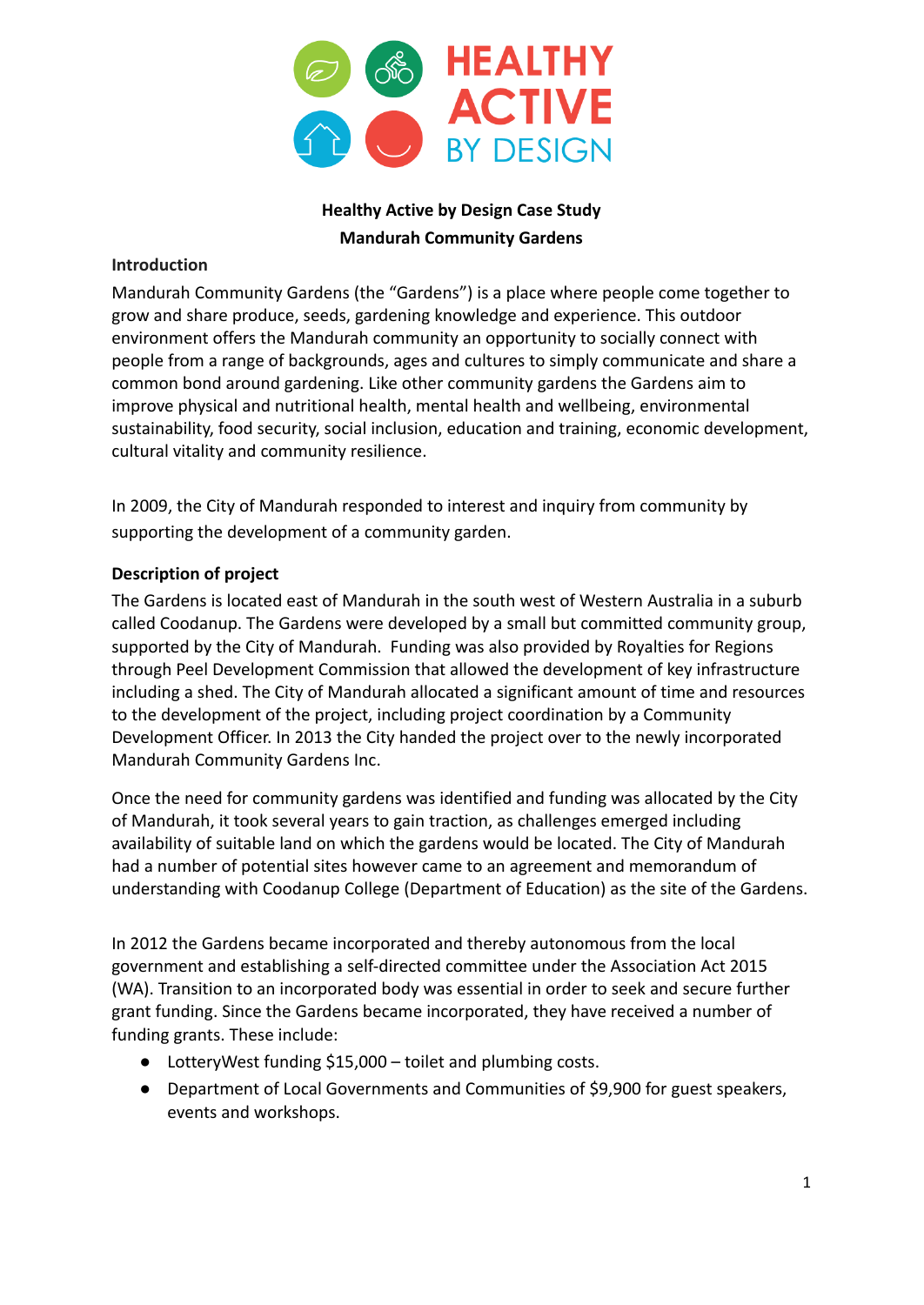● City of Mandurah Partnership funding for three years and \$12,000 for workshops, signage, equipment and events.

More recently, the Gardens has received additional funding to purchase equipment, limestone pathway upgrade, shelter and seating and educational workshops and events.

Additionally South Metropolitan Health Services engaged with the community group targeting the Gardens as a setting for healthy food provision and nutrition literacy initiatives. The health service became involved in strategic planning, partnership building (with organisations such as Foodbank WA), grant applications and evaluation as part of building the capacity of the Gardens.

The Gardens encourages everyone to work together for the purpose of maintaining a functional and cooperative space. The Garden can only survive and thrive through participation and involvement from members and the community.

The Gardens work on an annual membership fee and plot allotment scheme. Paying members enjoy the benefits and responsibilities of membership. All members will have access to the Constitution that governs the Association. Members have the opportunity to assist with the community plots and attend working bees. Members receive free produce or seedlings, garden emails/newsletters and attendance at educational workshops, social events, networking and gardening skill sharing.

Plot holders have exclusive access to allocated garden beds within the Garden. Plot holders have the opportunity to:

- Plant, enjoy the produce of, and care for, their allocated plots.
- Assist with the community plots and attend working bees.
- Receive produce or seedlings if available, garden emails/newsletters.
- Attend educational workshops, social events, networking and gardening skill sharing.

## **Project team**

The Garden aims to be an enjoyable place for people to actively learn about gardening and share ideas. The challenges associated with the Gardens include sourcing volunteers possessing the appropriate mix of expertise and sufficient time to contribute. The Gardens require volunteers who have a broad range of social and gardening skills, experience and knowledge.

As noted above, The Gardens is an incorporated body, governed by its Rules of Association, a Committee and office bearers including a President, Vice President, Chairperson, Secretary and Treasurer. Committee members play a significant role in the decision making, planning and development and operation of the Gardens.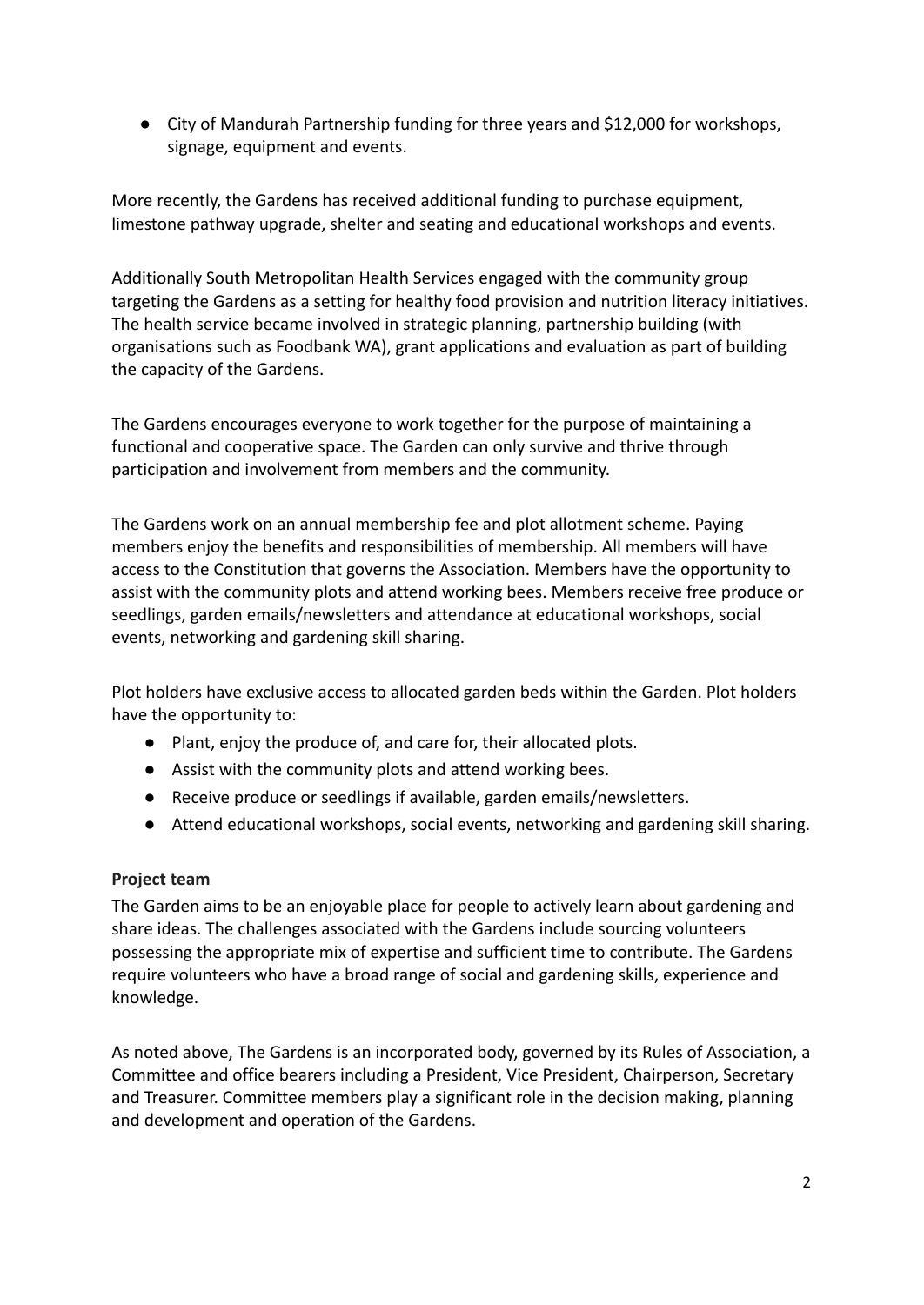The Gardens is divided into plots with each assigned to a group, individuals or families. The plots vary in size and aim to provide opportunities to participate in sustainable organic food production. Each holder is required to undertake weeding, pest control and general maintenance and is responsible for supplying and maintaining communal tools stored in shed.

### **Project cost**

The initial costing for development of the Gardens were in excess of \$50,000 and covered the installation of a shed, fencing, land clearing, lime stone pathways, water tank and pump, garden equipment, timber and soil for plots, wicking beds, signage, shirts and hats, tubs, hoses, reticulation installation and retic spares, kitchen area and fridge.

### **Further costings**

Since the opening of the gardens a universally accessible toilet and ramp was installed on site costing more than \$25,000.

The Gardens has attracted and received significant funding from government agencies including Royalties for Regions, City of Mandurah, Lotterywest, Department of Local Governments and Communities, as well as number of sponsor such as local banks, businesses and agencies. All the project partners have a vested interest in developing the Gardens as they appreciate the potential benefits to the community of owning such a community asset.

### **Values**

### **Health value**

The Gardens provide an avenue to be physically active as well as providing recreational opportunities, nutritional health with opportunities for people to learn about growing their own food, psychosocial benefits with interactions with the outdoors and growing plants and links with community kitchens.

Mandurah Community Gardens has extended the health value it provides to the community by offering a number of educational and health workshops these include

- *Foodbank WA's Garden to Plate* Program funded by the City of Mandurah and hosted by the gardens this program costs around \$3,000 a year to deliver with facilitator fees, light catering and workshop materials. The workshops can be less expensive with donated materials and free facilitation.
- Calendar of events monthly activities that involve physical activity and learning about gardening (composting, worm farming) and/or cooking demonstrations. The Gardens also open every Friday and Saturday for visitors to come and explore the Gardens and seek further information.

### **Economic value**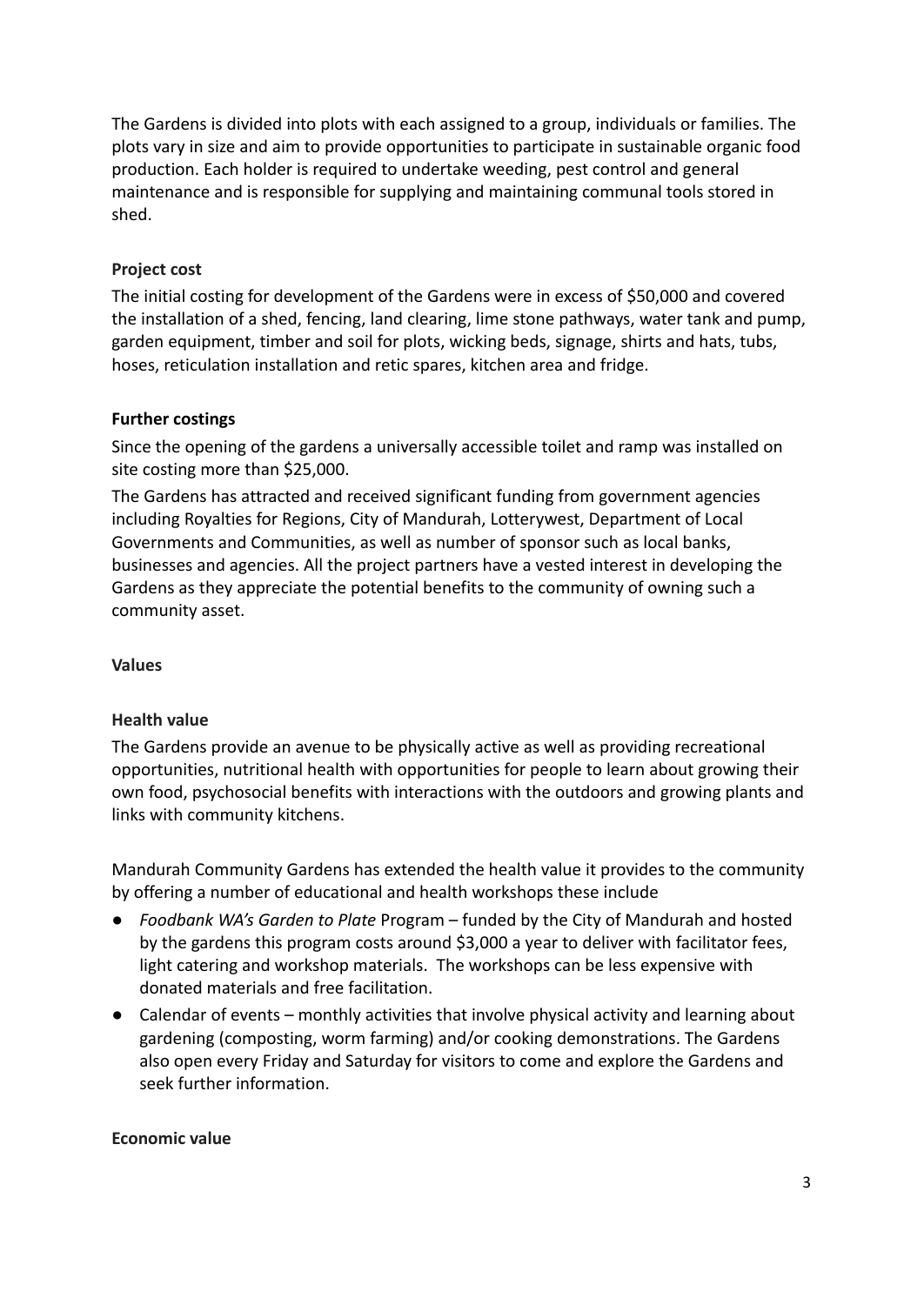The Gardens are the largest in the Peel region and has the potential to provide local economic development, and social enterprises (nursery, markets, café, and training programs). The Gardens actively promote to active aging seniors, in turn making Mandurah a desirable place to retire.

### **Environmental value**

The Gardens provides an excellent example of a community organisation that operates and promotes living and consuming in a sustainable manner. The Gardens also offers local solutions to climate change, provides organic waste management solutions, showcases sustainable technologies, and contributes to food security through local, community food systems and greening of urban environments.

The Gardens showcases a compost system. Educational signage is installed at the compost area to educate visitors as to the best means to compost green waste materials.

The Gardens showcase the use organic gardening techniques and avoid the use of synthetic chemical fertilisers, pesticides and herbicides. Where possible, permaculture principles are integrated and organic and permaculture principles include such practices as: building healthy soil to reduce pest and diseases, use of organic practices such as crop rotation, companion planting, mulching, watering and integrated pest management.

#### **Social Value**

The Gardens is inclusive of all people and encourages interaction regardless of age, education, language or ability. The social benefits include the developing of friendships and the reduction in social isolation. The Gardens has over 1300 occasions of visit per year and there are five agencies who attend accompanying clients who are disabled.

Furthermore the Gardens are a supportive environment that promotes social inclusion of a range of people from multicultural backgrounds. Local Mandurah people are encouraged to meet and develop friendships, exchange ideas, and develop links between individuals and groups. The Gardens provide opportunities for community events and social occasions.

#### **Use Value**

The Gardens provide 'outdoor classrooms' for informal learning. The Gardens partner with Foodbank WA to run the Garden to Plate program, which is a monthly healthy eating and gardening workshop. In 2015, participants of the workshops reported that they had changed the way they manage their garden and majority of the 2016 participants reported that they consumed more fruit and vegetables since attending the workshops.

#### **References**

Claire Nettle (2010). *Growing Community: Starting and nurturing community gardens.* Health SA, Government of South Australia and Community and Neighbourhood Houses and Centres Association Inc.